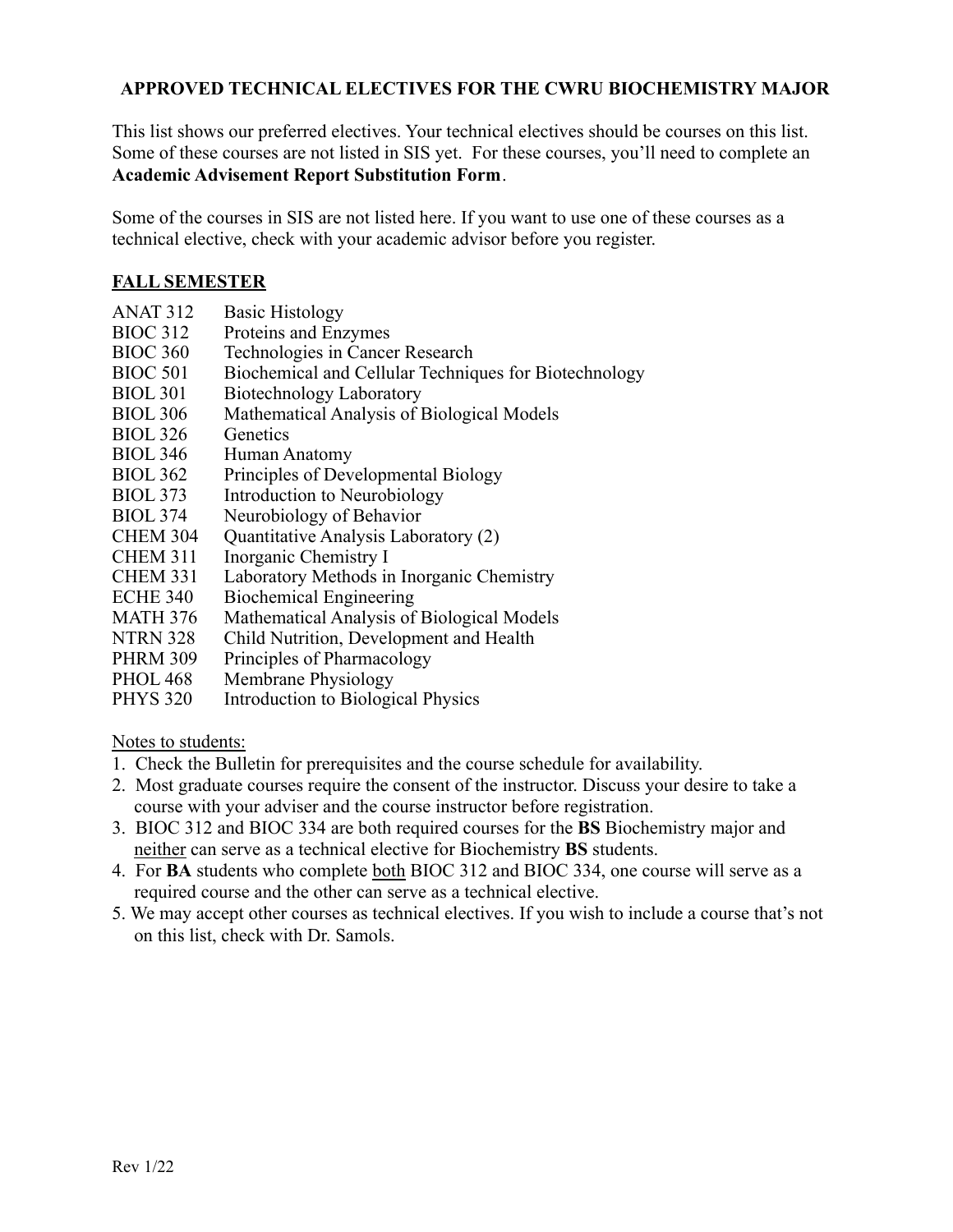# **APPROVED TECHNICAL ELECTIVES FOR THE CWRU BIOCHEMISTRY MAJOR**

This list shows our preferred electives. Your technical electives should be courses on this list. Some of these courses are not listed in SIS yet. For these courses, you'll need to complete an **[Academic Advisement Report Substitution Form](https://case.edu/ugstudies/sites/case.edu.ugstudies/files/2022-03/Academic%20Advisement%20Report%20Substitution%2011.17.21_0.pdf)**.

Some of the courses in SIS are not listed here. If you want to use one of these courses as a technical elective, check with your academic advisor before you register.

#### **SPRING SEMESTER**

- ANAT 312 Basic Histology
- ANAT 391 Embryology
- ANAT 610 Oxygen and Physiological Function
- BIOC 334 Structural Biology
- BIOC 350 Molecular Basis of Cancer
- BIOC 354 Biochemistry and Biology of RNA
- BIOL 300 Dynamics of Biological Systems
- BIOL 316 Fundamental Immunology (4)
- BIOL 319 Applied Probability and Stochastic Processes for Biology
- BIOL 325 Cell Biology
- BIOL 326 Genetics
- BIOL 328 Plant Genomics and Proteomics
- BIOL 340 Human Physiology
- BIOL 343 Microbiology
- BIOL 346 Human Anatomy
- BIOL 363 Experimental Developmental Biology
- BIOL 378 Computational Neuroscience
- BIOL 402 Principles of Neural Science
- CHEM 302 Introductory Physical Chemistry II (accepted as elective for BA only)
- CHEM 305 Introductory Physical Chemistry Lab
- CHEM 325 Physical Methods for Determining Organic Structure
- CHEM 333 Medicinal Chemistry & Drug Development
- CHEM 339 Bioinorganic Chemistry
- CHEM 421 Advanced Organic Chemistry I
- MBIO 450 Cells and Pathogens
- MPHP 464 Obesity and Cancer
- NTRN 434 Advanced Human Nutrition II
- PATH 444 Neurodegenerative Diseases
- PHOL 466 Cell Signaling
- PHOL 514 Cardiovascular Physiology

Notes to students:

- 1. Check the Bulletin for prerequisites and the course schedule for availability.
- 2. Most graduate courses require the consent of the instructor. Discuss your desire to take a course with your adviser and the course instructor before registration.
- 3. BIOC 312 and BIOC 334 are both required courses for the **BS** Biochemistry major and neither can serve as a technical elective for Biochemistry **BS** students.
- 4. For **BA** students who complete both BIOC 312 and BIOC 334, one course will serve as a required course and the other can serve as a technical elective.